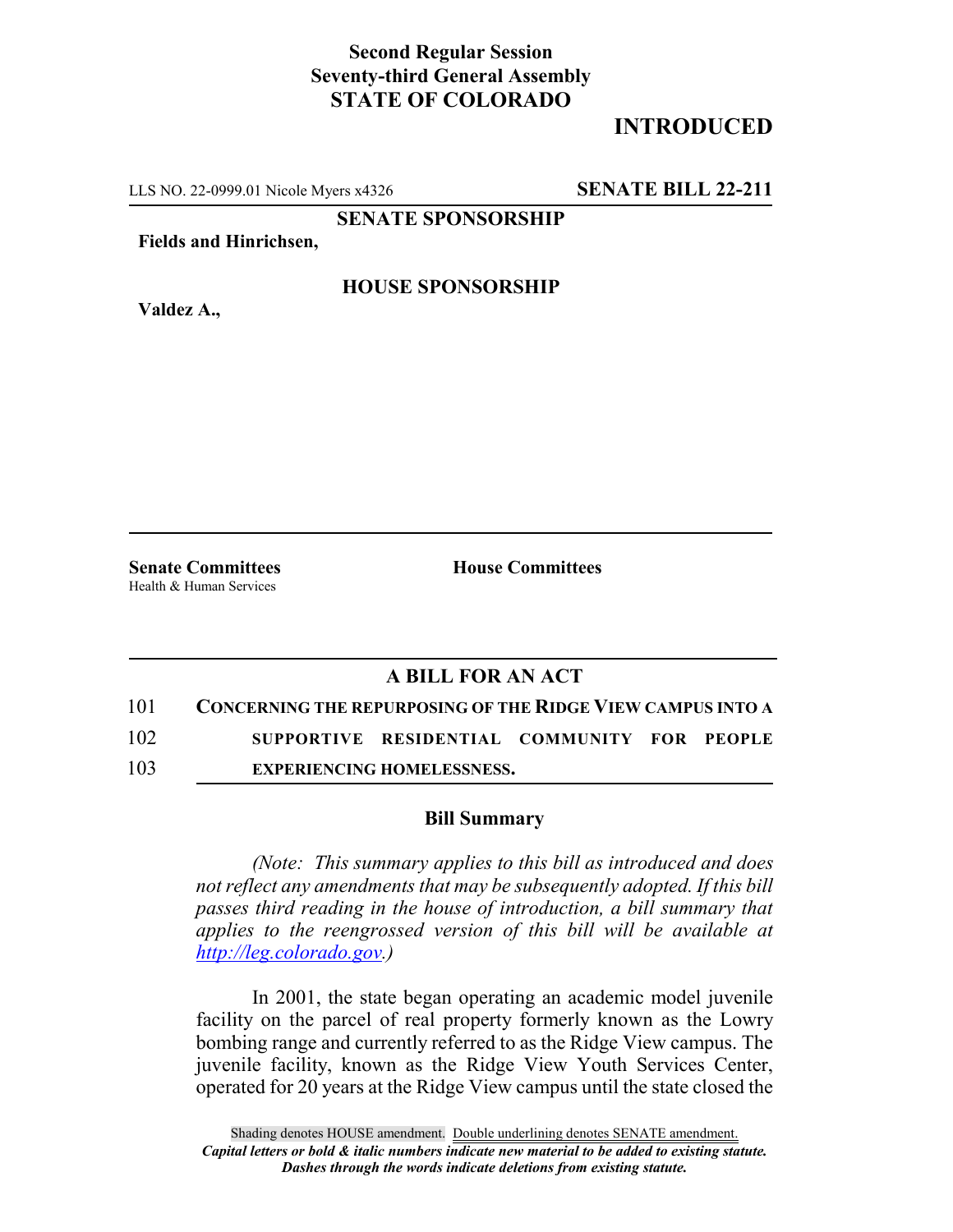facility in 2021. The bill requires that the Ridge View campus be repurposed and converted into the Ridge View Supportive Residential Community to provide transitional housing, a continuum of behavioral health service treatment, medical care, vocational training, and skill development for its residents and the general public.

The department of human services (department) is required to transfer ownership of all or part of the Ridge View campus to the department of personnel for use by the division of housing (division) for the purposes of repurposing the Ridge View campus. The division, in collaboration with the behavioral health administration and the department of human services, is required to develop a feasible master plan for the redevelopment and operations of the Ridge View campus and is required to enter into one or more contracts with private contractors to establish the Ridge View Supportive Residential Community at the Ridge View campus.

The Ridge View Supportive Residential Community is required to provide the following services and programs:

- ! A transitional housing program for individual adults with case management, care coordination, and vocational and housing placement assistance;
- ! A continuum of behavioral health services and treatment, informed by American Society of Addiction Medicine standards, available to people coming from the transitional housing program and to the general public; and
- ! A federally qualified health clinic at which people have access to medical treatments that help facilitate recovery, including medical and dental care and a continuum of behavioral health services. The health clinic and all behavioral health services and treatment are required to be accessible to people receiving other treatment at the Ridge View Supportive Residential Community, people residing in the transitional housing, and the general public.

The bill specifies eligibility criteria for the programs and services that will be offered at the Ridge View Supportive Residential Community and specifies how individuals may be referred to the community.

For the 2022-23 state fiscal year, the bill requires the general assembly to appropriate money from the economic recovery and relief cash fund to the division for the repurposing of the Ridge View campus and authorizes the division to use up to 10% of the amount appropriated for its administrative costs in connection with the repurposing of the Ridge View campus. The bill requires the division to comply with specified reporting requirements.

<sup>1</sup> *Be it enacted by the General Assembly of the State of Colorado:*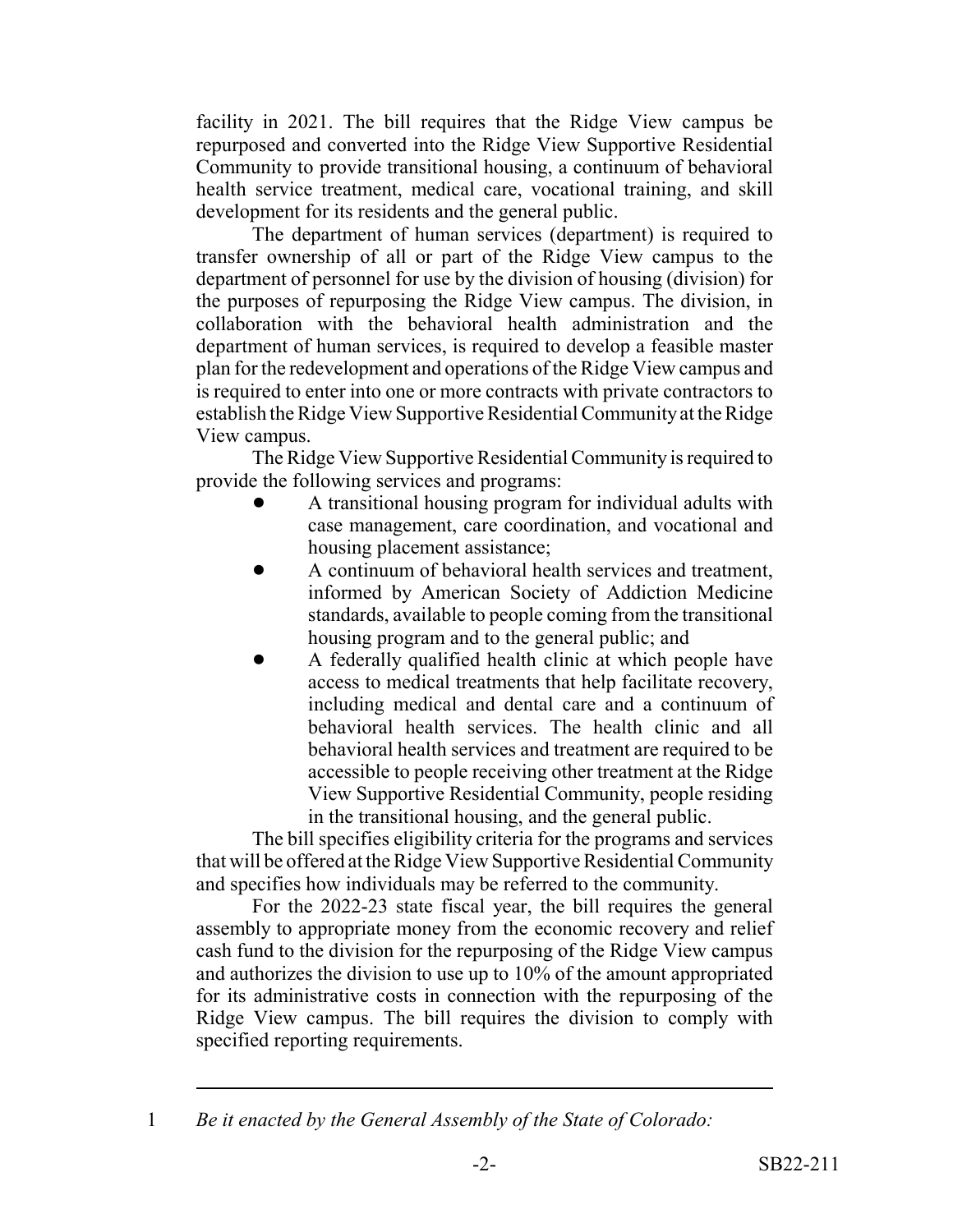**SECTION 1.** In Colorado Revised Statutes, 24-32-703, **add** (7.5) as follows:

 **24-32-703. Definitions.** As used in this part 7, unless the context otherwise requires:

 (7.5) "RIDGE VIEW CAMPUS" MEANS THE REAL PROPERTY FORMERLY KNOWN AS THE LOWRY BOMBING RANGE THAT WAS REDEVELOPED BY THE STATE IN 2001 AND THAT HOUSED THE RIDGE VIEW YOUTH SERVICES CENTER UNTIL 2021.

 **SECTION 2.** In Colorado Revised Statutes, **add** 24-32-726 as follows:

 **24-32-726. Ridge View Supportive Residential Community at the Ridge View campus - report - legislative declaration.** (1) **Legislative declaration.** (a) THE GENERAL ASSEMBLY HEREBY FINDS, DETERMINES, AND DECLARES THAT:

 (I) AS THE UNITED STATES DEPARTMENT OF HOUSING AND URBAN DEVELOPMENT STATED AFTER THE PASSAGE OF THE "AMERICAN RESCUE PLAN ACT OF 2021", THE COVID-19 PANDEMIC HAS EXACERBATED OUR 18 NATION'S ALREADY SEVERE HOUSING AFFORDABILITY CRISIS;

 (II) TODAY, ONE IN FIVE RENTERS IS BEHIND ON RENT AND JUST 20 OVER TEN MILLION HOME OWNERS ARE BEHIND ON MORTGAGE PAYMENTS; (III) PEOPLE OF COLOR FACE EVEN GREATER HARDSHIPS AND ARE 22 MORE LIKELY TO HAVE DEFERRED OR MISSED PAYMENTS, PUTTING THEM 23 AT A GREATER RISK OF EVICTION AND FORECLOSURE;

 (IV) AT THE SAME TIME, OUR NATION'S HOMELESSNESS CRISIS HAS WORSENED DURING THE PANDEMIC, AS PEOPLE EXPERIENCING HOMELESSNESS ARE HIGHLY VULNERABLE TO COVID-19 TRANSMISSION, 27 ILLNESS, AND SEVERITY DUE TO THEIR USE OF CONGREGATE SHELTERS AND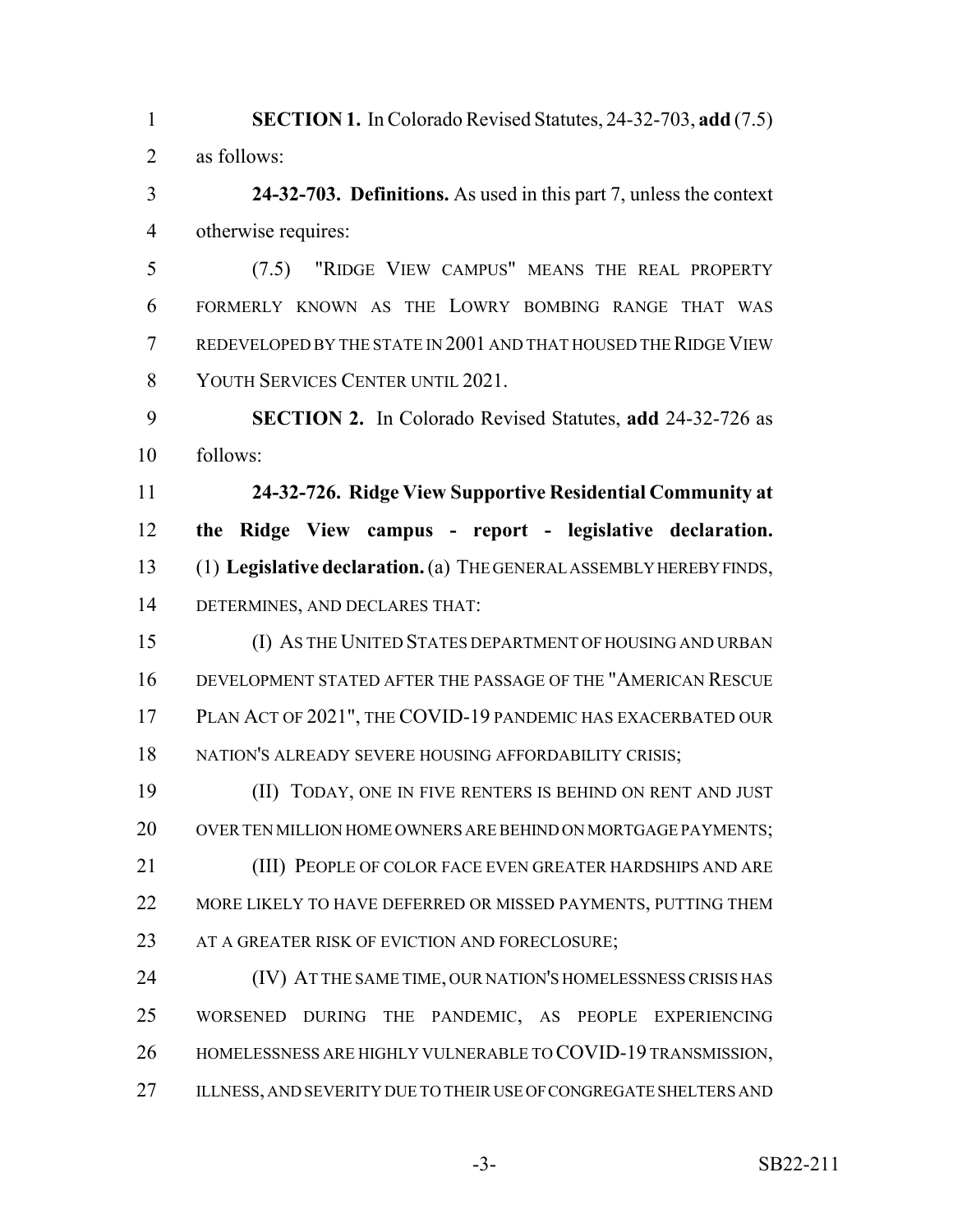THEIR HIGH PREVALENCE OF UNDERLYING HEALTH CONDITIONS;

 (V) COLORADO IS NO EXCEPTION, AS THE COVID-19 PANDEMIC HAS HIT LOW- AND EXTREMELY LOW-INCOME INDIVIDUALS AND FAMILIES WHO WERE ALREADY SEVERELY COST-BURDENED, INCREASING THEIR RISK OF EXPERIENCING HOMELESSNESS OR INABILITY TO RESOLVE THEIR HOMELESSNESS;

 (VI) IN THE DENVER METRO AREA ALONE, SHELTERS SAW A NINETY-NINE PERCENT INCREASE IN PEOPLE EXPERIENCING HOMELESSNESS FOR THE FIRST TIME FROM JANUARY 2020 TO JANUARY 2021; AND

 (VII) THE NUMBER OF DEATHS DUE TO OVERDOSE AMONG PEOPLE EXPERIENCING HOMELESSNESS IN THE CITY AND COUNTY OF DENVER 12 INCREASED BY THIRTY-FOUR PERCENT FROM 2020 TO 2021.

 (b) THE GENERAL ASSEMBLY FURTHER FINDS AND DECLARES THAT: (I) THE RIDGE VIEW CAMPUS, THAT FORMERLY OPERATED AS THE RIDGE VIEW YOUTH SERVICES CENTER, IS NO LONGER BEING USED AS OF 16 JULY 1, 2021, AND THE STATE HAS THE OPPORTUNITY TO REPURPOSE THE CAMPUS TO ENSURE THAT IT CONTINUES TO SUPPORT COLORADANS MOST 18 IN NEED;

 (II) CONVERTING THE RIDGE VIEW CAMPUS INTO A RECOVERY-ORIENTED COMMUNITY FOR INDIVIDUAL ADULTS WITHOUT 21 STABLE HOUSING WHO WISH TO FOCUS ON RECOVERY FROM A SUBSTANCE USE DISORDER WILL PROVIDE LOW-BARRIER ACCESS TO COMPREHENSIVE CARE AND TREATMENTS AND WILL ALLOW PEOPLE TO RECOVER AND HEAL 24 IN A SAFE AND STABLE ENVIRONMENT;

25 (III) THE RIDGE VIEW SUPPORTIVE RESIDENTIAL COMMUNITY AT THE RIDGE VIEW CAMPUS WILL INCLUDE MULTIPLE COMPONENTS TO PROVIDE COMPREHENSIVE SUPPORT ACROSS A CONTINUUM OF SUBSTANCE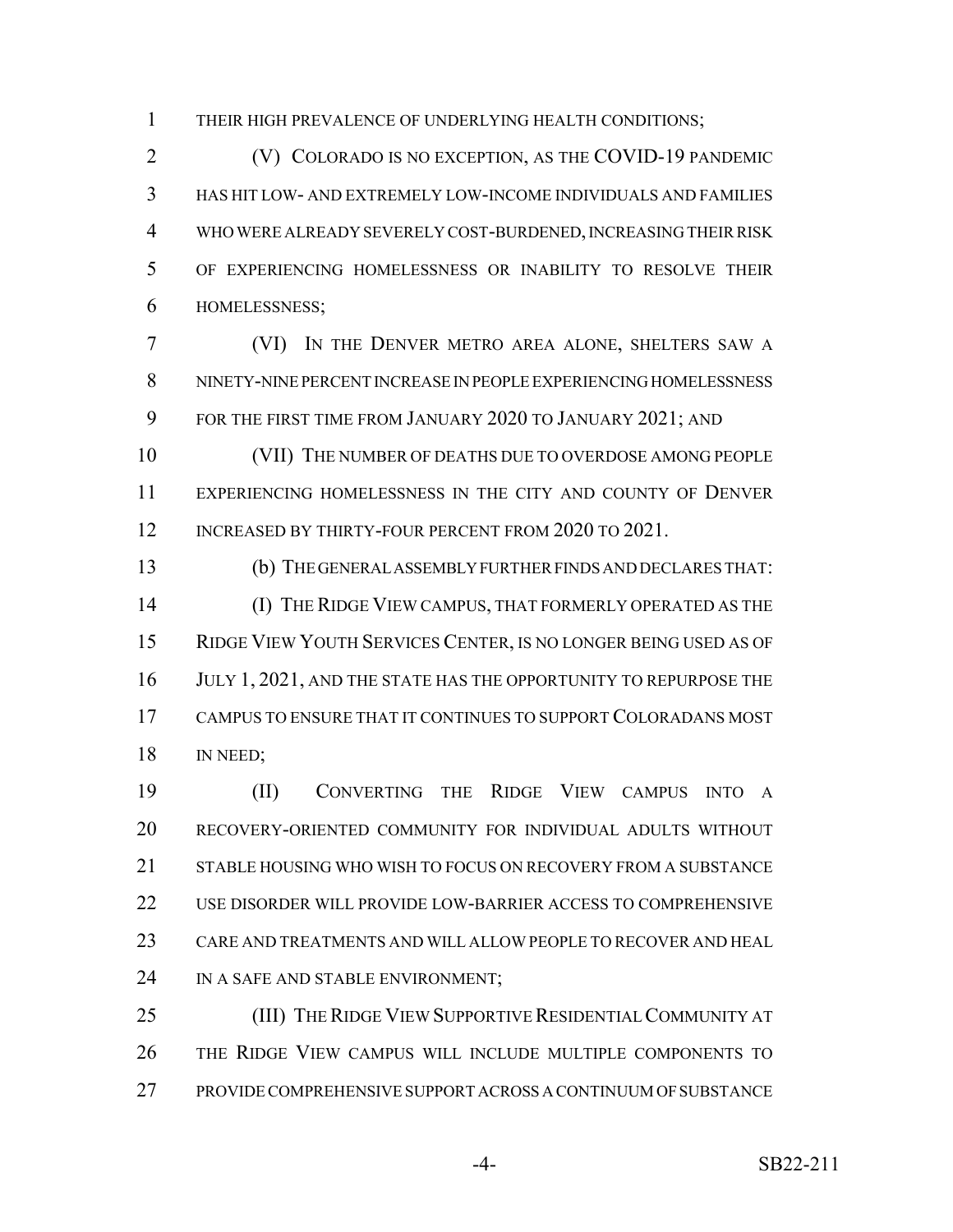USE RECOVERY TREATMENTS AND PROGRAMMING, AND THE GOAL WILL BE TO HAVE INDIVIDUALS LEAVE THE RIDGE VIEW SUPPORTIVE RESIDENTIAL COMMUNITY IN ACTIVE RECOVERY AND IMPROVED HEALTH SO THEY CAN TRANSITION TO STABLE HOUSING AND COMMUNITY-BASED SUPPORTS, AS WELL AS EMPLOYMENT WHERE POSSIBLE; AND

 (IV) PROVIDING SUPPORT AND PROGRAMMING PURSUANT TO THIS SECTION AT THE RIDGE VIEW SUPPORTIVE RESIDENTIAL COMMUNITY IS 8 AN IMPORTANT GOVERNMENT SERVICE.

 (2) **Administration.** (a) BEGINNING JULY 1, 2022, THE RIDGE VIEW CAMPUS IS DESIGNATED AS A SUPPORTIVE RESIDENTIAL COMMUNITY FOR PEOPLE EXPERIENCING HOMELESSNESS THAT SHALL BE KNOWN AS THE RIDGE VIEW SUPPORTIVE RESIDENTIAL COMMUNITY. THE PURPOSE OF THE RIDGE VIEW SUPPORTIVE RESIDENTIAL COMMUNITY IS TO PROVIDE TRANSITIONAL HOUSING, A CONTINUUM OF BEHAVIORAL HEALTH SERVICES AND TREATMENT, MEDICAL CARE, VOCATIONAL TRAINING, AND SKILL DEVELOPMENT FOR THE RESIDENTS AND THE GENERAL PUBLIC. THE DEPARTMENT OF HUMAN SERVICES SHALL TRANSFER OWNERSHIP OF ALL OR PART OF THE RIDGE VIEW CAMPUS TO THE DEPARTMENT OF PERSONNEL FOR USE BY THE DIVISION OF HOUSING FOR THE PURPOSES OF THIS SECTION. THE DEPARTMENT OF HUMAN SERVICES MAY RETAIN OWNERSHIP OF ANY VACANT PORTION OF THE RIDGE VIEW CAMPUS THAT IS NOT REQUIRED FOR THE PURPOSES SPECIFIED IN THIS SECTION AND USE, OR ALLOW ANOTHER STATE AGENCY TO USE, ANY SUCH PORTION OF THE RIDGE VIEW CAMPUS FOR ANY OTHER LAWFUL PURPOSE.

 (b) THE DIVISION, IN COLLABORATION WITH THE BEHAVIORAL 26 HEALTH ADMINISTRATION, CREATED IN PART 2 OF ARTICLE 60 OF TITLE 27, AND THE DEPARTMENT OF HUMAN SERVICES, SHALL DEVELOP A FEASIBLE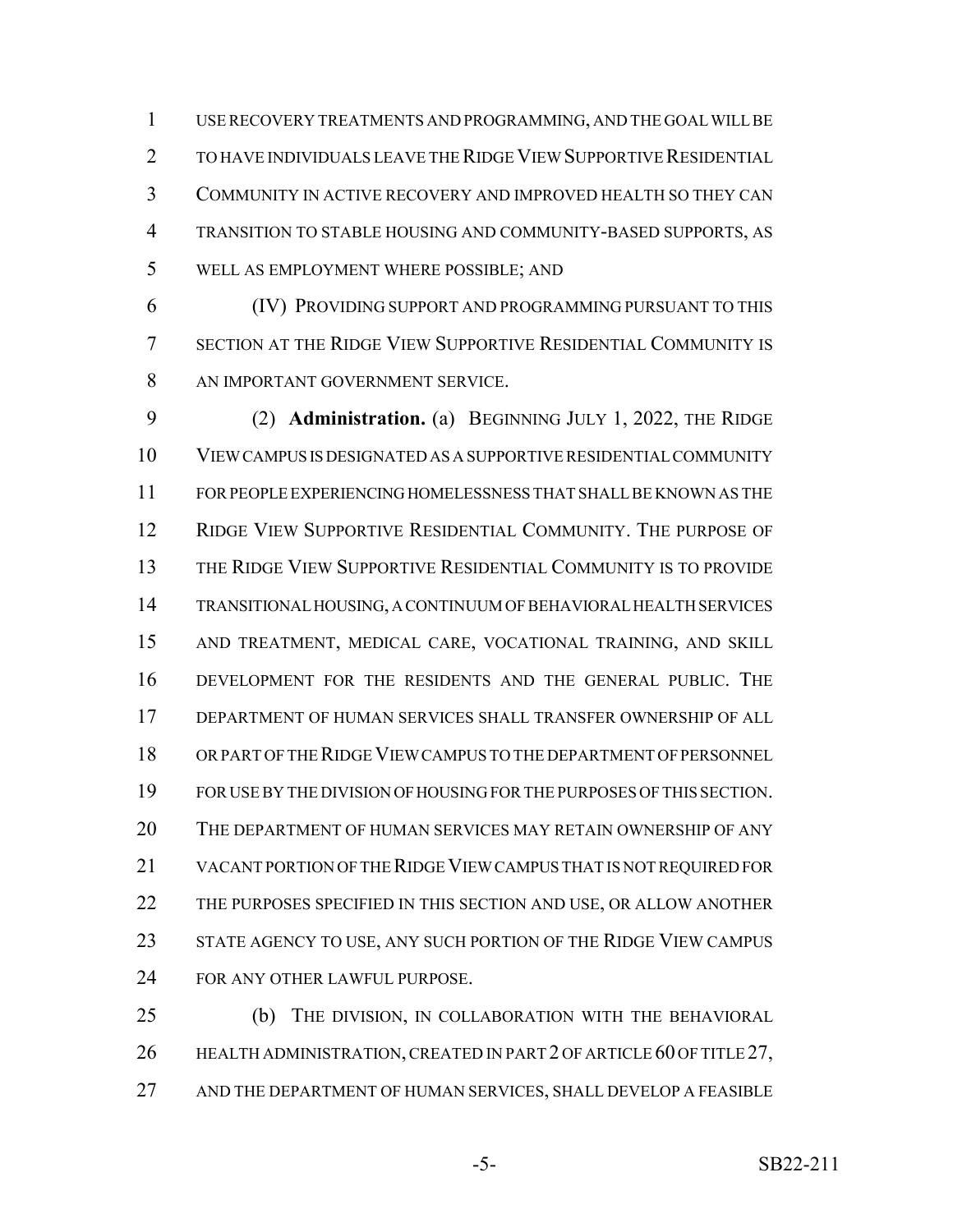MASTER PLAN FOR THE REDEVELOPMENT OF THE RIDGE VIEW CAMPUS INTO THE RIDGE VIEW SUPPORTIVE RESIDENTIAL COMMUNITY AND THE OPERATION OF THE COMMUNITY AND SHALL ENTER INTO ONE OR MORE CONTRACTS WITH PRIVATE CONTRACTORS TO ESTABLISH THE COMMUNITY. THE CONTRACTOR OR CONTRACTORS SELECTED BY THE DIVISION MUST BE EXPERIENCED IN PROVIDING STATEWIDE INTEGRATED HOUSING, HEALTH CARE, RECOVERY TREATMENT, AND SUPPORTIVE SERVICE PROGRAMS FOR PEOPLE EXPERIENCING HOMELESSNESS OR SIMILAR POPULATIONS.

 (c) THE RIDGE VIEW SUPPORTIVE RESIDENTIAL COMMUNITY SHALL PROVIDE FOOD AND ROOM AND BOARD TO EACH INDIVIDUAL WHILE RESIDING AT THE COMMUNITY AT NO COST TO THE INDIVIDUAL.

 (3) **Transitional housing program.** (a) THE RIDGE VIEW SUPPORTIVE RESIDENTIAL COMMUNITY SHALL PROVIDE TRANSITIONAL HOUSING FOR INDIVIDUAL ADULTS FOR UP TO TWO YEARS WITH CASE MANAGEMENT, CARE COORDINATION, AND VOCATIONAL AND HOUSING PLACEMENT ASSISTANCE. IN ALIGNMENT WITH BEST PRACTICES, THE TRANSITIONAL HOUSING PROGRAM SHALL PROVIDE CASE MANAGERS AND PEER SUPPORTS AT AN AVERAGE RATIO OF ONE CASE MANAGER FOR EVERY FIFTEEN TRANSITIONAL HOUSING RESIDENTS.

**(b)** THE TRANSITIONAL HOUSING PROGRAM SHALL:

 (I) FOCUS ON PERSON-CENTERED GOAL PLANNING AND CARE COORDINATION;

**(II) CONNECT INDIVIDUALS TO PERMANENT HOUSING OPTIONS IN** THEIR COMMUNITY OF CHOICE;

(III) PROVIDE EMPLOYMENT ASSISTANCE SUCH AS VOCATIONAL

EDUCATION AND INDIVIDUAL PLACEMENT AND SUPPORT; AND

(IV) CONNECT INDIVIDUALS TO SAFETY-NET PROGRAMS FOR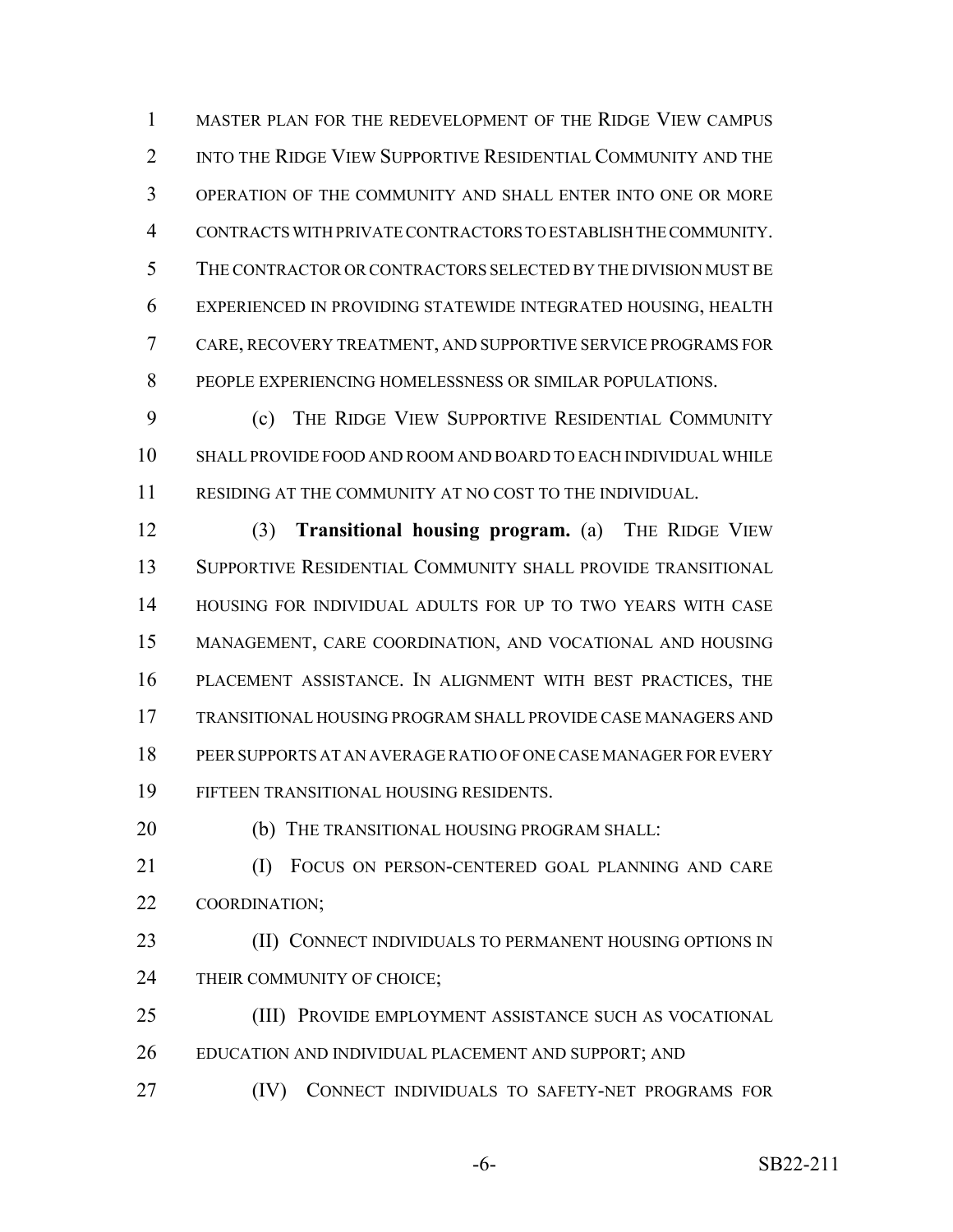1 WHICH THEY ARE ELIGIBLE, SUCH AS SNAP, MEDICAID, SSI, SSDI, TANF, 2 AND UNEMPLOYMENT INSURANCE BENEFITS.

 (4) **Substance use recovery treatment and services.** THE RIDGE VIEW SUPPORTIVE RESIDENTIAL COMMUNITY SHALL PROVIDE A CONTINUUM OF CARE INFORMED BY AMERICAN SOCIETY OF ADDICTION MEDICINE STANDARDS, WHICH SHALL BE AVAILABLE TO PEOPLE COMING FROM THE TRANSITIONAL HOUSING PROGRAM AND TO THE GENERAL PUBLIC DEEMED TO BE IN MEDICAL NEED OF THE CARE.

 (5) **Federally qualified health clinic.** THE RIDGE VIEW SUPPORTIVE RESIDENTIAL COMMUNITY SHALL PROVIDE A HEALTH CLINIC AT WHICH PEOPLE HAVE ACCESS TO MEDICAL TREATMENTS THAT HELP FACILITATE RECOVERY, INCLUDING MEDICAL AND DENTAL CARE AND A CONTINUUM OF BEHAVIORAL HEALTH SERVICES. THE HEALTH CLINIC AND ALL TREATMENT SERVICES PROVIDED BY THE CLINIC SHALL BE ACCESSIBLE TO PEOPLE IN THE TRANSITIONAL HOUSING PROGRAM AND TO MEMBERS OF THE GENERAL PUBLIC DEEMED TO BE IN MEDICAL NEED OF THE TREATMENT.

 (6) **Eligibility.** (a) TO BE ELIGIBLE TO RESIDE IN AND RECEIVE SERVICES AT THE TRANSITIONAL HOUSING PROGRAM, AN INDIVIDUAL MUST BE:

 (I) EXPERIENCING HOMELESSNESS OR BE AT RISK OF EXPERIENCING HOMELESSNESS;

**(II) CHOOSING TO FOCUS ON RECOVERY VOLUNTARILY; AND** 24 (III) IN A POSITION WHERE IT IS MEDICALLY SAFE FOR THE INDIVIDUAL TO BE IN TRANSITIONAL HOUSING.

 (b) THE RIDGE VIEW SUPPORTIVE RESIDENTIAL COMMUNITY SHALL PRIORITIZE ACCESS FOR INDIVIDUALS BASED ON NEED, THE LENGTH

-7- SB22-211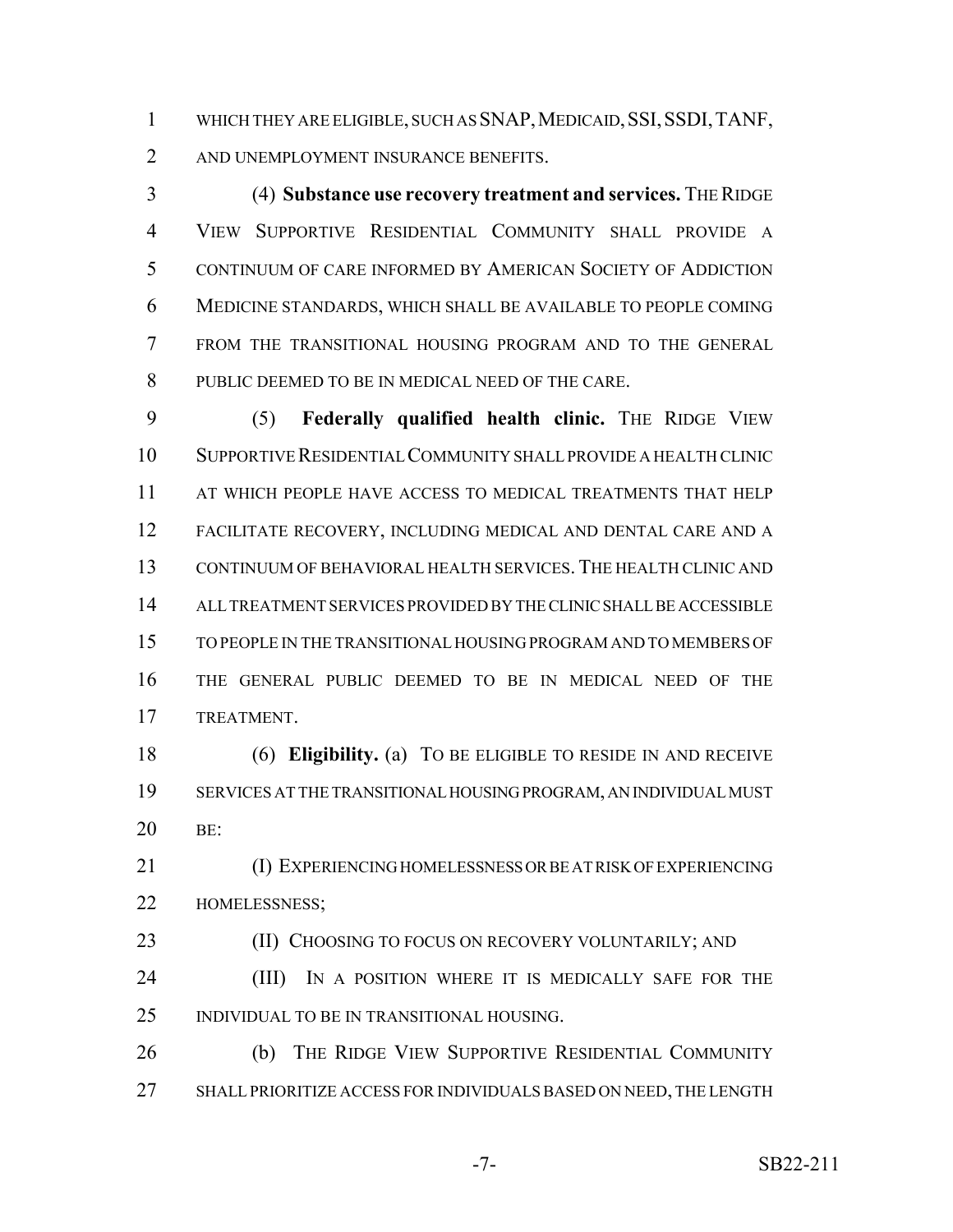OF TIME THE INDIVIDUAL HAS BEEN EXPERIENCING HOMELESSNESS, WITH PRIORITY FOR INDIVIDUALS WHO HAVE BEEN EXPERIENCING HOMELESS FOR THE LONGEST PERIOD, AND THE FREQUENCY WITH WHICH THE INDIVIDUAL USES PUBLIC SYSTEMS, WITH PRIORITY FOR INDIVIDUALS WHO ARE THE MOST FREQUENT USERS OF SUCH SYSTEMS.

 (7) **Referral coordination.** THE ORGANIZATION OR ORGANIZATIONS THAT ADMINISTER THE RIDGE VIEW SUPPORTIVE RESIDENTIAL COMMUNITY SHALL WORK WITH LOCAL PROVIDERS ACROSS THE STATE TO SET UP A REFERRAL SYSTEM FOR CLIENTS TO LIVE AT THE COMMUNITY. THE REFERRAL SYSTEM SHALL EMPHASIZE THE CRITERIA SPECIFIED IN SUBSECTION (6) OF THIS SECTION, COORDINATE TRANSPORTATION TO AND FROM THE RIDGE VIEW SUPPORTIVE RESIDENTIAL COMMUNITY, AND ASSIST INDIVIDUALS IN THE TRANSITION BACK TO THE GENERAL COMMUNITY AFTER RESIDING AT THE RIDGE VIEW SUPPORTIVE RESIDENTIAL COMMUNITY.

 (8) **Source of money for repurposing the Ridge View campus.** (a) FOR THE 2022-23 STATE FISCAL YEAR, THE GENERAL ASSEMBLY SHALL APPROPRIATE FORTY-FIVE MILLION DOLLARS FROM THE ECONOMIC RECOVERY AND RELIEF CASH FUND CREATED IN SECTION 24-75-228 (2)(a) TO THE DIVISION FOR THE PURPOSES OF THIS SECTION. ANY MONEY APPROPRIATED IN THE 2022-23 STATE FISCAL YEAR THAT IS NOT ENCUMBERED OR EXPENDED AT THE END OF THAT STATE FISCAL YEAR REMAINS AVAILABLE FOR EXPENDITURE BY THE DIVISION IN SUBSEQUENT 24 STATE FISCAL YEARS WITHOUT FURTHER APPROPRIATION, SUBJECT TO THE REQUIREMENTS FOR OBLIGATING AND EXPENDING MONEY RECEIVED UNDER THE FEDERAL "AMERICAN RESCUE PLAN ACT OF 2021", PUB.L. 117-2, AS SPECIFIED IN SECTION 24-75-226 (4)(d).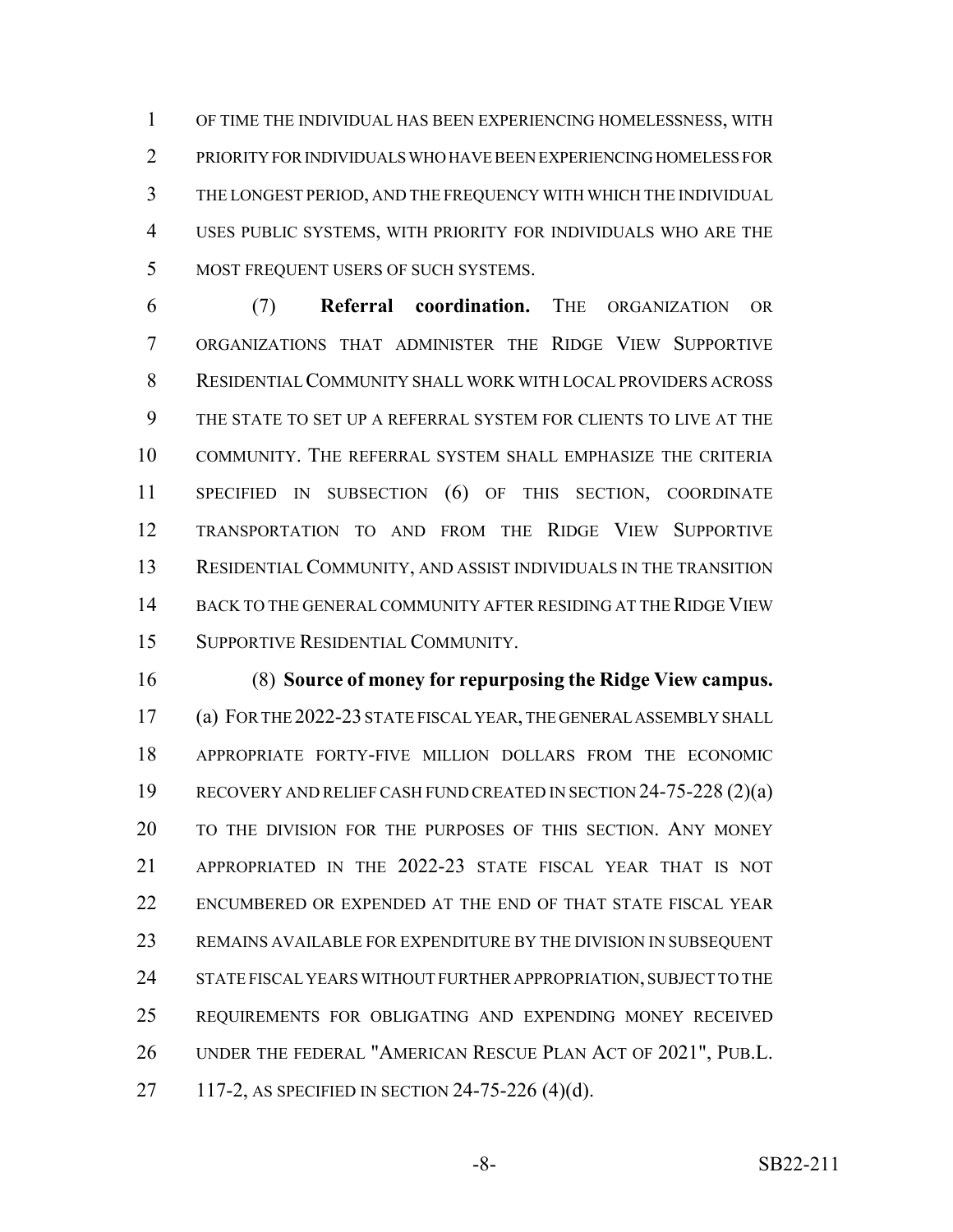(b) THE DIVISION MAY USE UP TO TEN PERCENT OF THE AMOUNT APPROPRIATED PURSUANT TO THIS SECTION FOR ITS COSTS ASSOCIATED WITH ADMINISTERING THE REQUIREMENTS OF THIS SECTION, INCLUDING 4 THE REQUIREMENTS SPECIFIED IN SUBSECTION (2)(b) OF THIS SECTION.

 (9) **Reporting requirement.** (a) THE DIVISION SHALL COMPLY WITH THE COMPLIANCE, REPORTING, RECORD-KEEPING, AND PROGRAM EVALUATION REQUIREMENTS ESTABLISHED BY THE OFFICE OF STATE PLANNING AND BUDGETING AND THE STATE CONTROLLER IN ACCORDANCE WITH SECTION 24-75-226 (5).

 (b) IN ADDITION TO THE REPORTING REQUIREMENTS SPECIFIED IN 11 SUBSECTION (9)(a) OF THIS SECTION, THE DIVISION SHALL PREPARE AN ANNUAL REPORT REGARDING THE OPERATIONS OF THE RIDGE VIEW 13 SUPPORTIVE RESIDENTIAL COMMUNITY, INCLUDING AN UPDATE ON THE IMPLEMENTATION OF THIS SECTION, THE SUCCESS OF THE PROGRAMS REQUIRED BY SUBSECTIONS (3), (4), AND (5) OF THIS SECTION, THE NUMBER OF PEOPLE WHO HAVE RECEIVED SERVICES AT THE RIDGE VIEW SUPPORTIVE RESIDENTIAL COMMUNITY, THE CONTRACTORS THAT THE DIVISION SELECTED TO ESTABLISH AND OPERATE THE RIDGE VIEW SUPPORTIVE RESIDENTIAL COMMUNITY PURSUANT TO SUBSECTION (2)(b) OF THIS SECTION, AND ANY OTHER INFORMATION DEEMED RELEVANT BY THE DIVISION. THE DIVISION SHALL SUBMIT THE REPORT TO THE COMMITTEES OF REFERENCE OF THE SENATE AND THE HOUSE OF REPRESENTATIVES THAT HAVE OVERSIGHT OVER LOCAL AFFAIRS. IN 24 ADDITION, THE DIVISION SHALL UPDATE ITS COMMITTEE OF REFERENCE AS A PART OF ITS PRESENTATION AT A HEARING HELD PURSUANT TO SECTION 2-7-203 (2)(a) OF THE "STATE MEASUREMENT FOR ACCOUNTABLE, RESPONSIVE, AND TRANSPARENT (SMART) GOVERNMENT ACT",